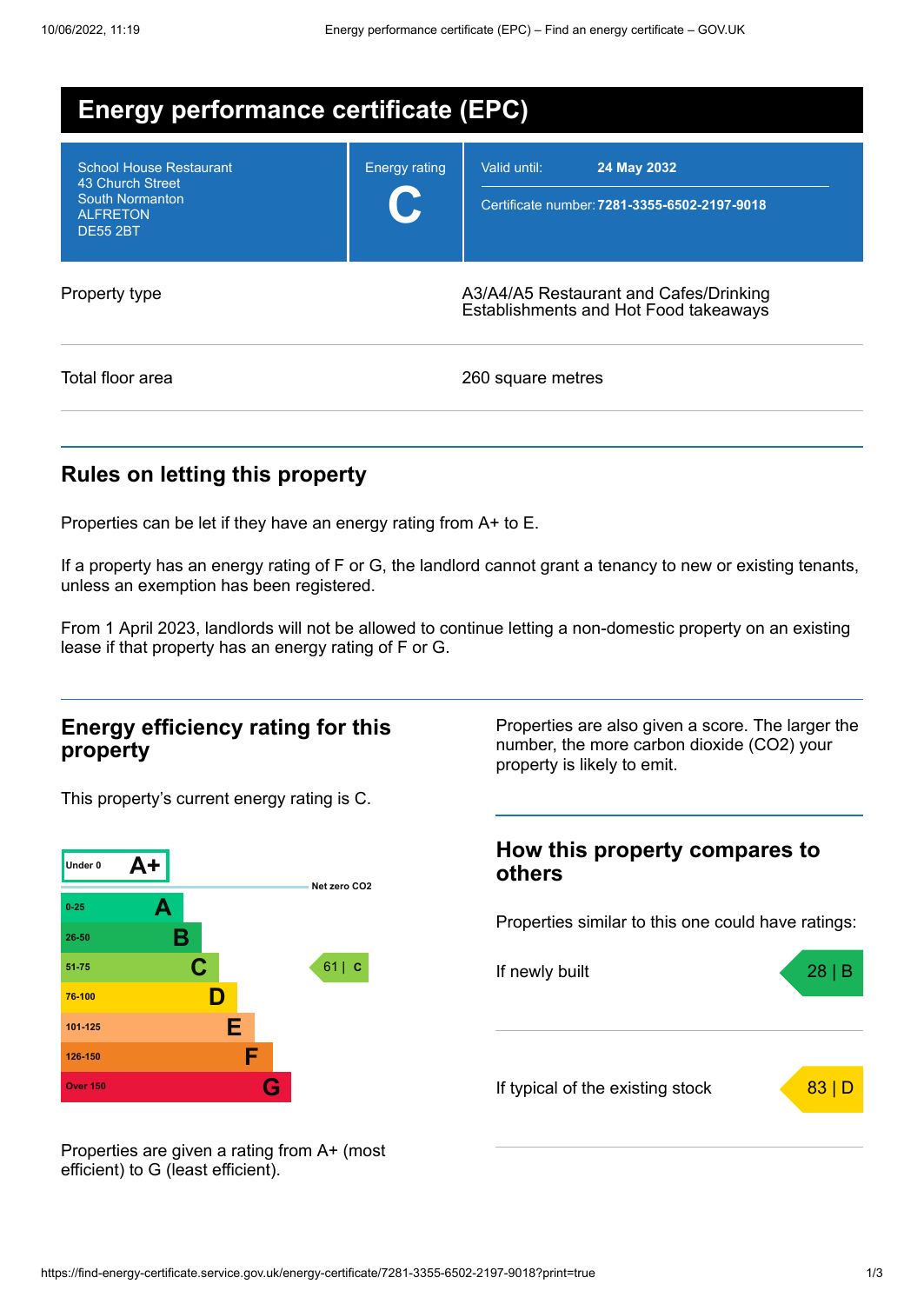# **Breakdown of this property's energy performance**

| Main heating fuel                          | <b>Natural Gas</b>                     |
|--------------------------------------------|----------------------------------------|
| <b>Building environment</b>                | <b>Heating and Natural Ventilation</b> |
| Assessment level                           | 3                                      |
| Building emission rate (kgCO2/m2 per year) | 140.79                                 |
| Primary energy use (kWh/m2 per year)       | 809                                    |

# **Recommendation report**

Guidance on improving the energy performance of this property can be found in the recommendation report [\(/energy-certificate/5114-4532-2403-7596-5133\)](https://find-energy-certificate.service.gov.uk/energy-certificate/5114-4532-2403-7596-5133).